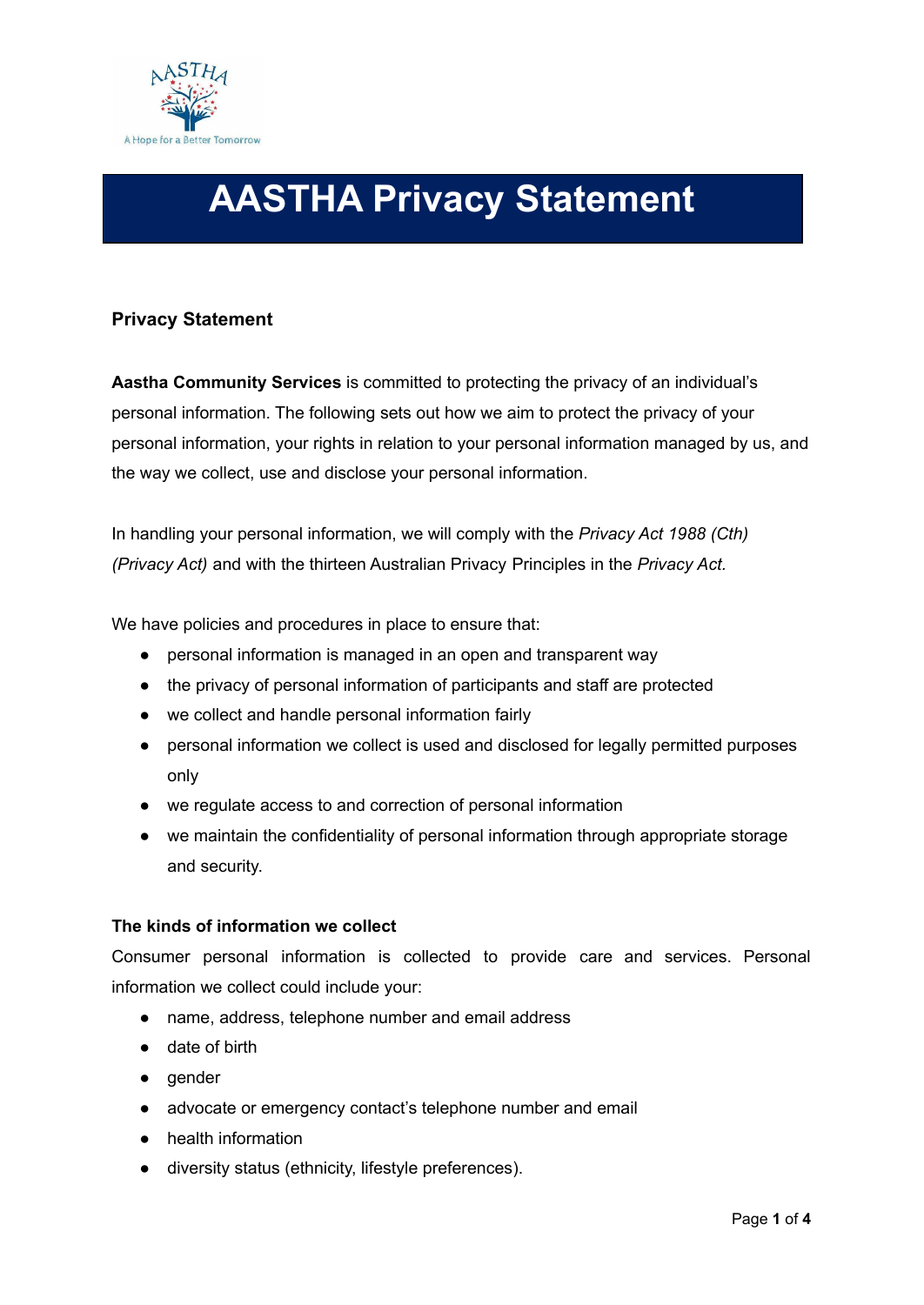

# **How we collect personal information**

Participant personal information may be collected from:

- you, the participant
- your family members or significant others
- your advocate
- your doctor or other service providers or facilities.

We will collect personal information directly from you unless:

- we have your consent to collect the information from someone else
- we are required or authorised by law to collect the information from someone else
- it is unreasonable or impractical to do so.

You can withdraw your consent at any time by contacting us; although you should be advised that this may impact on our capacity to provide services.

## **Purpose of collecting personal information**

Personal information is collected for the purposes of providing care and services. The information may be used to:

- provide support services
- enable service providers and medical practitioners to provide care and services

## **Disclosure of personal information**

We may disclose your personal and health information, for the purpose of your care and services, to:

- service providers who assist us in providing care and services, medical practitioners, external health agencies such as the ambulance service, hospitals, the National Disability Insurance Scheme, and other relevant government organisations
- a person you have nominated as being your advocate, e.g. parent, child or sibling, spouse, a relative, a member of your household, a guardian, an enduring power of attorney, or a person you have nominated to be contacted in case of emergency, provided they are at least 18 years of age.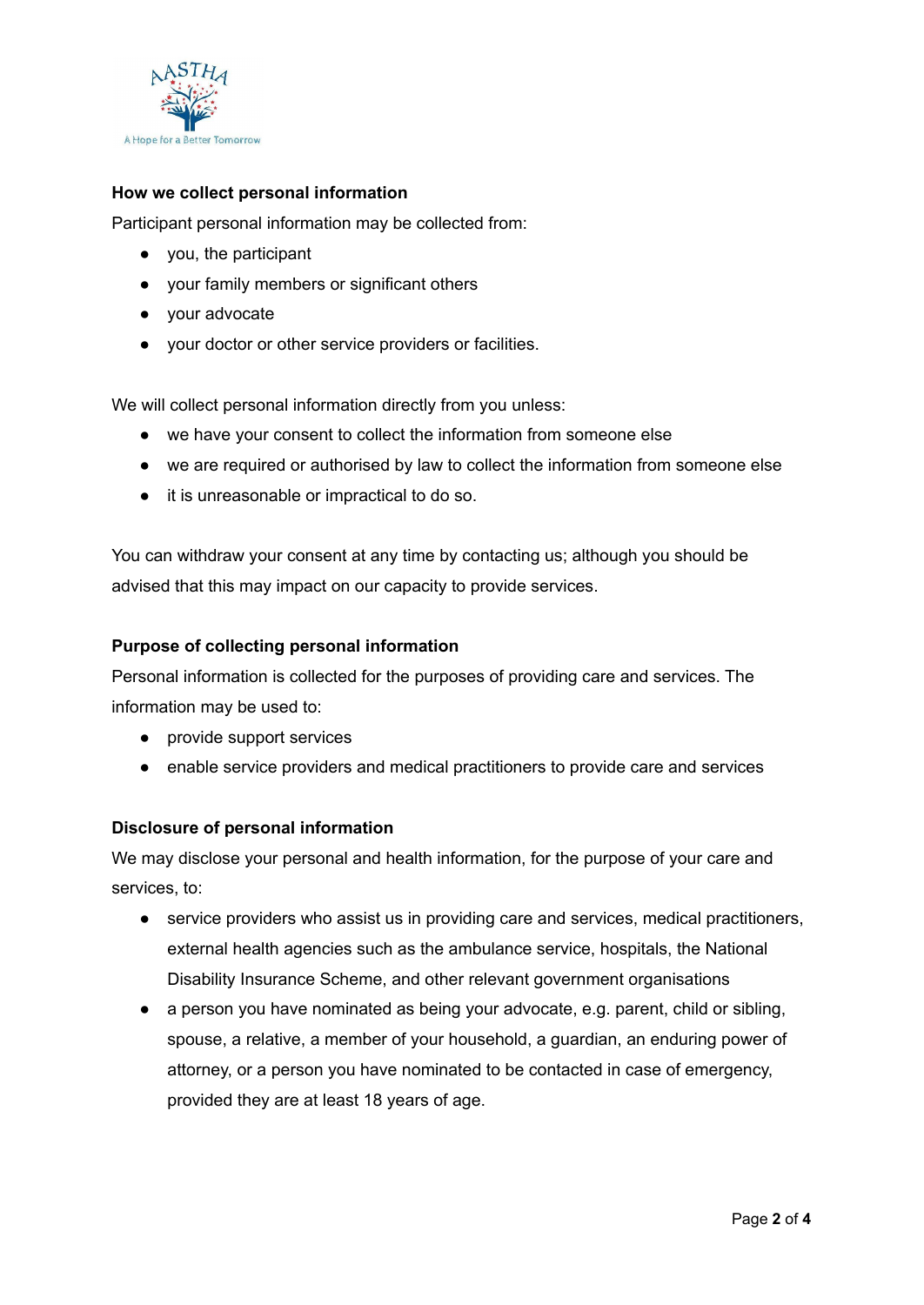

We may not use or disclose personal information for a purpose other than providing care and services, unless:

- you have consented
- the purpose is related to providing care and services, and you would reasonably expect disclosure of the information for that purpose
- we believe on reasonable grounds that the disclosure is necessary to prevent or lessen a serious and imminent threat to your life, health or safety or a serious threat to public health or public safety
- We have reason to suspect unlawful activity and disclosure is required or authorised by law.

We will not disclose your personal information to an overseas recipient.

# **Security of personal information**

We take all reasonable steps to ensure that the personal information we hold is protected against misuse, loss, unauthorised access, modification or disclosure. We hold personal information in both hard copy and electronic forms in secure databases on secure premises and on secure, cloud-based technology, accessible only by our authorised staff.

## **Accessing the personal information that we hold about you**

Under *the Privacy Act*, you have a right to access your personal information that is collected and held by us. If at any time you would like to access or change the personal information that we hold about you, or you would like more information on our approach to privacy, please contact us.

To obtain access to your personal information, you will have to provide us with proof of identity. We will take all reasonable steps to provide access to your personal information within seven (7) days from your request.

## **Employee information**

Records of current and past employees which are related to the employment relationship are managed in accordance with workplace laws. Privacy laws may apply to employee personal information if the information is used for something that is not related to the employment relationship between our organisation and the employee.